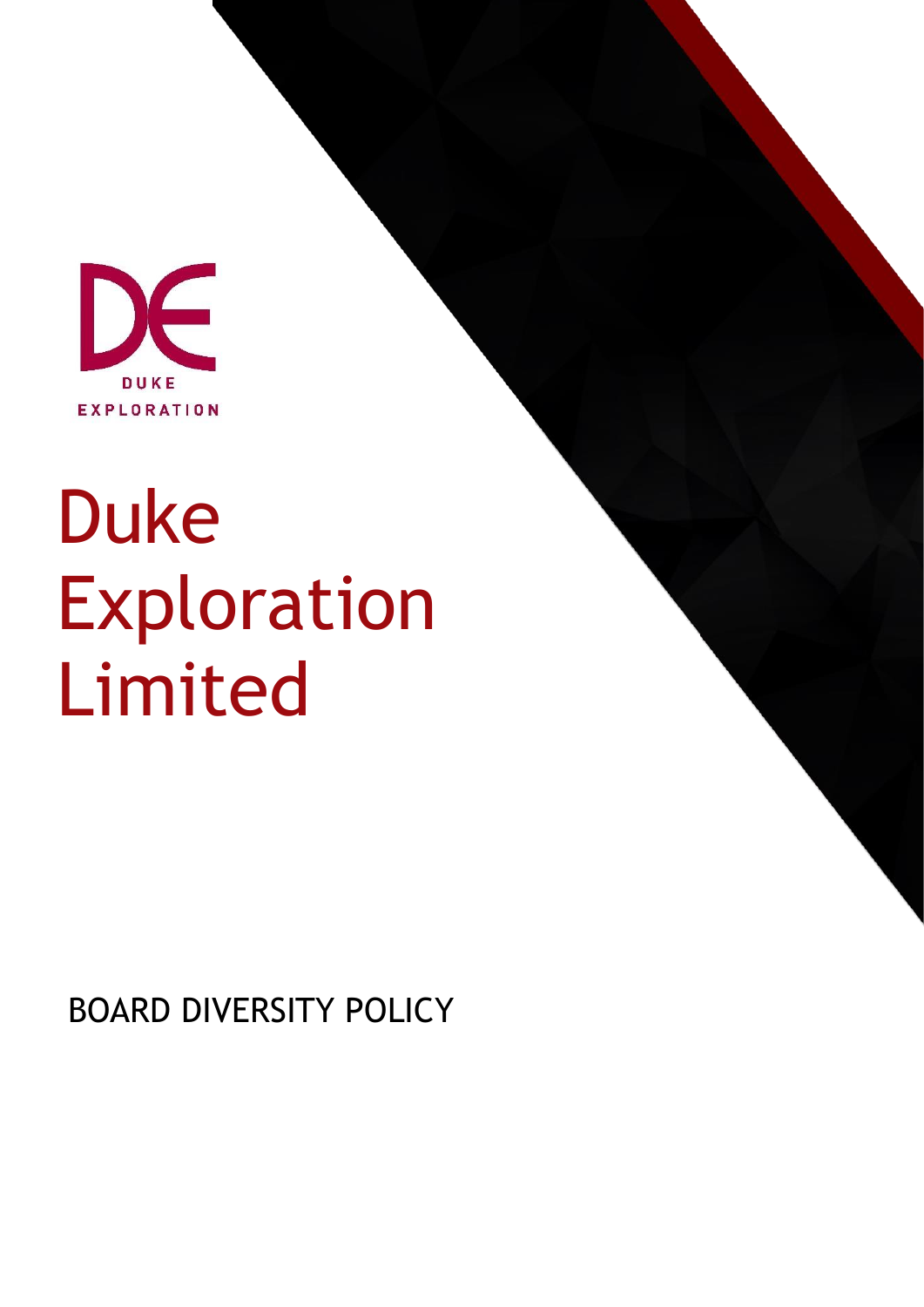

# **DUKE EXPLORATION LIMITED**

ABN 28 119 421 868

#### **1 INTRODUCTION**

Duke Exploration Limited (Duke Exploration) is committed to diversity in the workplace and recognises the benefits from employee and Board diversity.

Diversity includes, but is not limited to, gender, age, ethnicity, religion, disability and cultural background.

The Board recognises that diversity offers a broad spectrum of benefits including:

- access to a larger pool of quality employees;
- improved employee retention;
- insight into different ideas and perspectives, fostering innovation; and
- benefiting from all available talent.

The Board of Directors (Board) is responsible for adopting and monitoring the Company's Diversity Policy.

### **2 OBJECTIVES**

The Diversity Policy provides a framework for Duke Exploration to achieve the following objectives:

- a diverse and skilled workforce, resulting in continuous improvement in company performance and the achievement of corporate goals.
- a work environment that values and utilises the contributions of employees with diverse backgrounds, experiences, and perspectives
- a workplace culture characterised by inclusive practices and behaviors for the benefit of all staff.
- A workforce that best represents the talent available in the communities in which our assets are located and our employees reside.
- improved employment and career development opportunities for women.
- an environment that encourages the development of necessary skills and experience for leadership roles.
- awareness in all staff of their rights and responsibilities with regards to fairness, equity and respect for all aspects of diversity, and
- a workplace that is free from all forms of discrimination and harassment.

# **3 STRATEGIES**

Strategies to help achieve the objectives include: